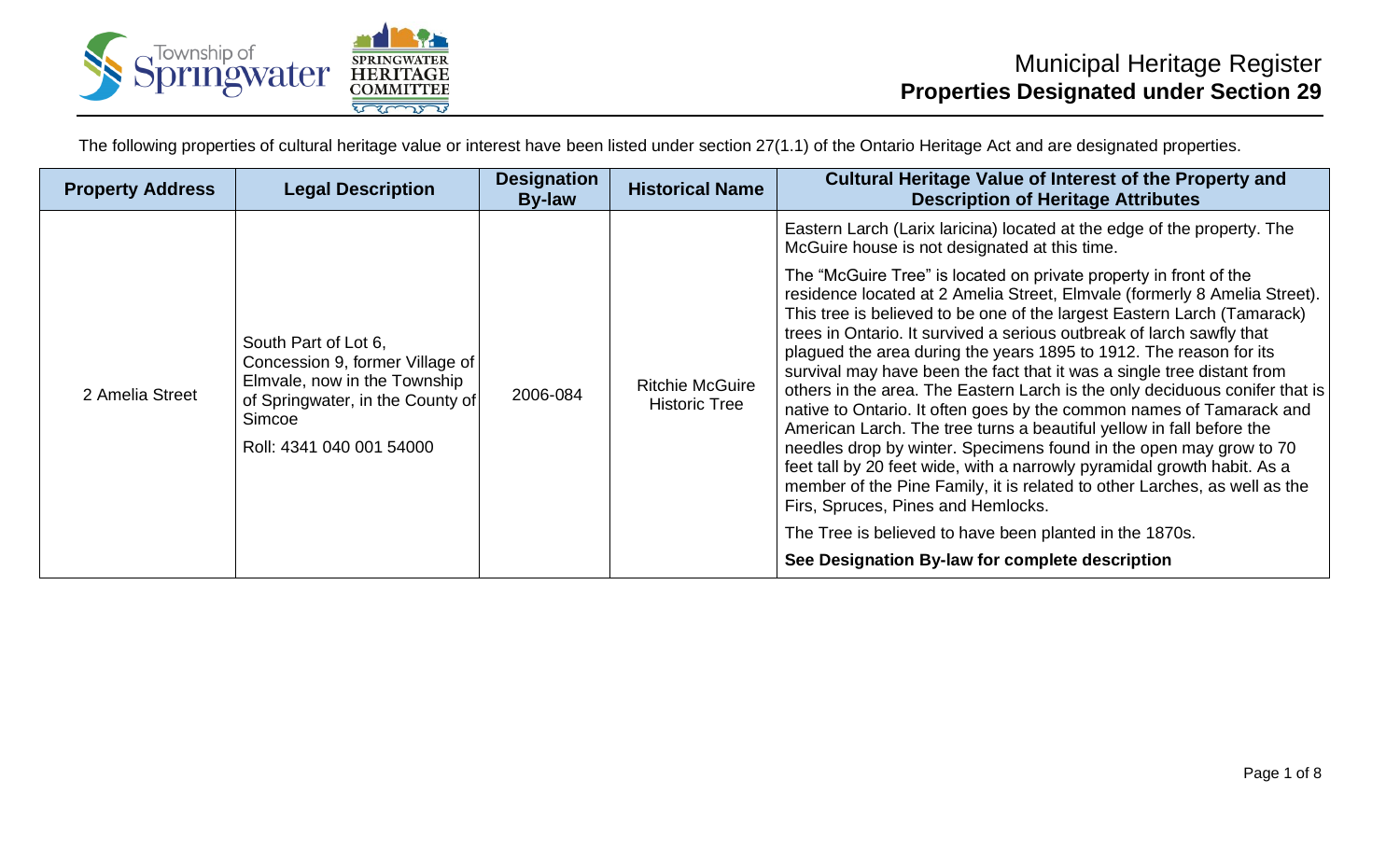



## Municipal Heritage Register **Properties Designated under Section 29**

| <b>Property Address</b>      | <b>Legal Description</b>                                                                                                                                                                                    | <b>Designation</b><br><b>By-law</b> | <b>Historical Name</b>                   | <b>Cultural Heritage Value of Interest of the Property and</b><br><b>Description of Heritage Attributes</b>                                                                                                                                                                                                                                                                                                                                                                                                                                                                                                                  |
|------------------------------|-------------------------------------------------------------------------------------------------------------------------------------------------------------------------------------------------------------|-------------------------------------|------------------------------------------|------------------------------------------------------------------------------------------------------------------------------------------------------------------------------------------------------------------------------------------------------------------------------------------------------------------------------------------------------------------------------------------------------------------------------------------------------------------------------------------------------------------------------------------------------------------------------------------------------------------------------|
| 2678 Crossland Road          | Part of the North Half Lot 16,<br>Concession 6 (formerly<br>Township of Flos), now the<br>Township of Springwater as in<br>Instrument No. RP01085151,<br>being all of the PIN<br>Roll: 4341 030 007 00400   | 2001-085                            | <b>Crossland General</b><br><b>Store</b> | The Crossland General Store is located on the southwest corner of<br>Crossland Road (Simcoe County Road 29) and Flos Road Seven West.<br>Its prominent location encroaching onto the crossroads is typical of the<br>many general stores which were once a common feature of the rural<br>Ontario landscape.                                                                                                                                                                                                                                                                                                                 |
|                              |                                                                                                                                                                                                             |                                     |                                          | Built in 1874, the General Store was originally constructed on the<br>northeast corner, being the North Part of Lot 15, Concession 6. This "A"<br>frame wood structure was erected by Henry Crossland for his wife<br>Martha Webster and their family. The hamlet of Crossland bears the<br>name of Henry Crossland even though he only remained in the<br>community for a dozen years or so. In 1904, Mr. T. Martin moved the<br>building to the southwest corner for the new owner Mr. W.E. Graham.<br>That same year a house was added immediately to the south west of the<br>store together with a large framed garage. |
|                              |                                                                                                                                                                                                             |                                     |                                          | See Designation By-law for complete description                                                                                                                                                                                                                                                                                                                                                                                                                                                                                                                                                                              |
| 1407 Flos Road Eight<br>West | Con 7 Pt N 1/2 Lot 9, RP<br>51R12689 Part 1, in the former<br>Township of Flos, now in the<br>Township of Springwater, and<br>known municipally as 1407<br>Flos Road Eight West<br>Roll: 4341 030 006 04701 | 2012-002                            | <b>Martingrove House</b>                 | The Martingrove House is of cultural heritage value as an Ontario<br>farmhouse, apity named in honour of the family who farmed the property<br>for many years. Agriculture was very important and vital to the Township<br>of Flos. The home displays unique architectural features including<br>corbelling brick work around the foundation, uniquely shaped attic<br>windows, detailed brick work, and transom windows above the doors.<br>See Designation By-law for complete description                                                                                                                                 |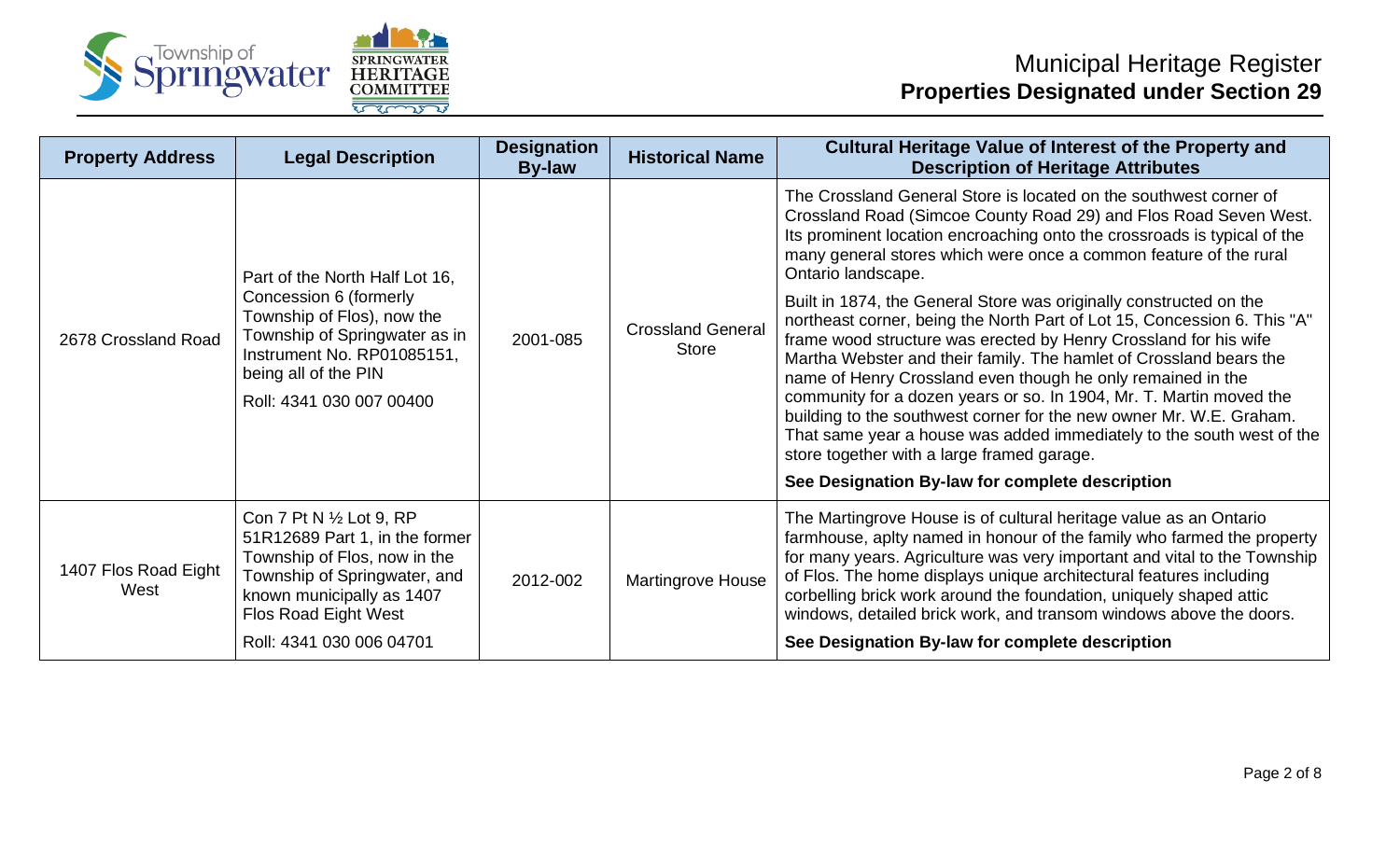



| <b>Property Address</b> | <b>Legal Description</b>                                                                                                                                                                               | <b>Designation</b><br><b>By-law</b>  | <b>Historical Name</b>    | <b>Cultural Heritage Value of Interest of the Property and</b><br><b>Description of Heritage Attributes</b>                                                                                                                                                          |
|-------------------------|--------------------------------------------------------------------------------------------------------------------------------------------------------------------------------------------------------|--------------------------------------|---------------------------|----------------------------------------------------------------------------------------------------------------------------------------------------------------------------------------------------------------------------------------------------------------------|
| 1680 Highway 26         | Part of the East Half of Lot 10,<br>Concession 7 (formerly<br>Township of Vespra), Township<br>of Springwater, County of<br>Simcoe as in RO959676<br>Instrument No. 01412898<br>P.I.N. 58351-0150 (LT) | 2002-134                             | Wattie (Channen)<br>House | The Wattie House (also known locally as the Channen House) was<br>constructed in 1872 at Lot 10, Concession 7, in former Vespra Township.                                                                                                                            |
|                         |                                                                                                                                                                                                        |                                      |                           | Charles Forbes Wattie (the 3rd), son of Charles and Isabella, worked the<br>farm. He married Ella Leadly. They had no children. Charles became<br>interested in politics and served on Vespra Council for many years, being<br>the Township Reeve from 1913 to 1922. |
|                         | Roll: 4341 010 003 33100                                                                                                                                                                               |                                      |                           | See Designation By-law for complete description                                                                                                                                                                                                                      |
| 2482 McDonald Road      | South Part of Lot 69,<br>Concession 1, former<br>Township of Medonte,                                                                                                                                  | Township of Springwater,<br>2007-118 | <b>McDonald House</b>     | This house was built in 1857 by Cooper John McDonald with his three<br>sons, Owen, John and Thomas. The family was living in a pre-existing<br>dwelling (circa 1840 and since torn down) while construction of the new<br>house took place.                          |
|                         | County of Simcoe, RP<br>51R5695 Part 1 and RP<br>51R9752 Part 5                                                                                                                                        |                                      |                           | The McDonald Family, Irish Catholic immigrants were the first settlers in<br>the area. At one time, they owned 400 acres. The road has since been<br>named after the family.                                                                                         |
|                         | Roll: 4341 020 009 20300                                                                                                                                                                               |                                      |                           | See Designation By-law for complete description                                                                                                                                                                                                                      |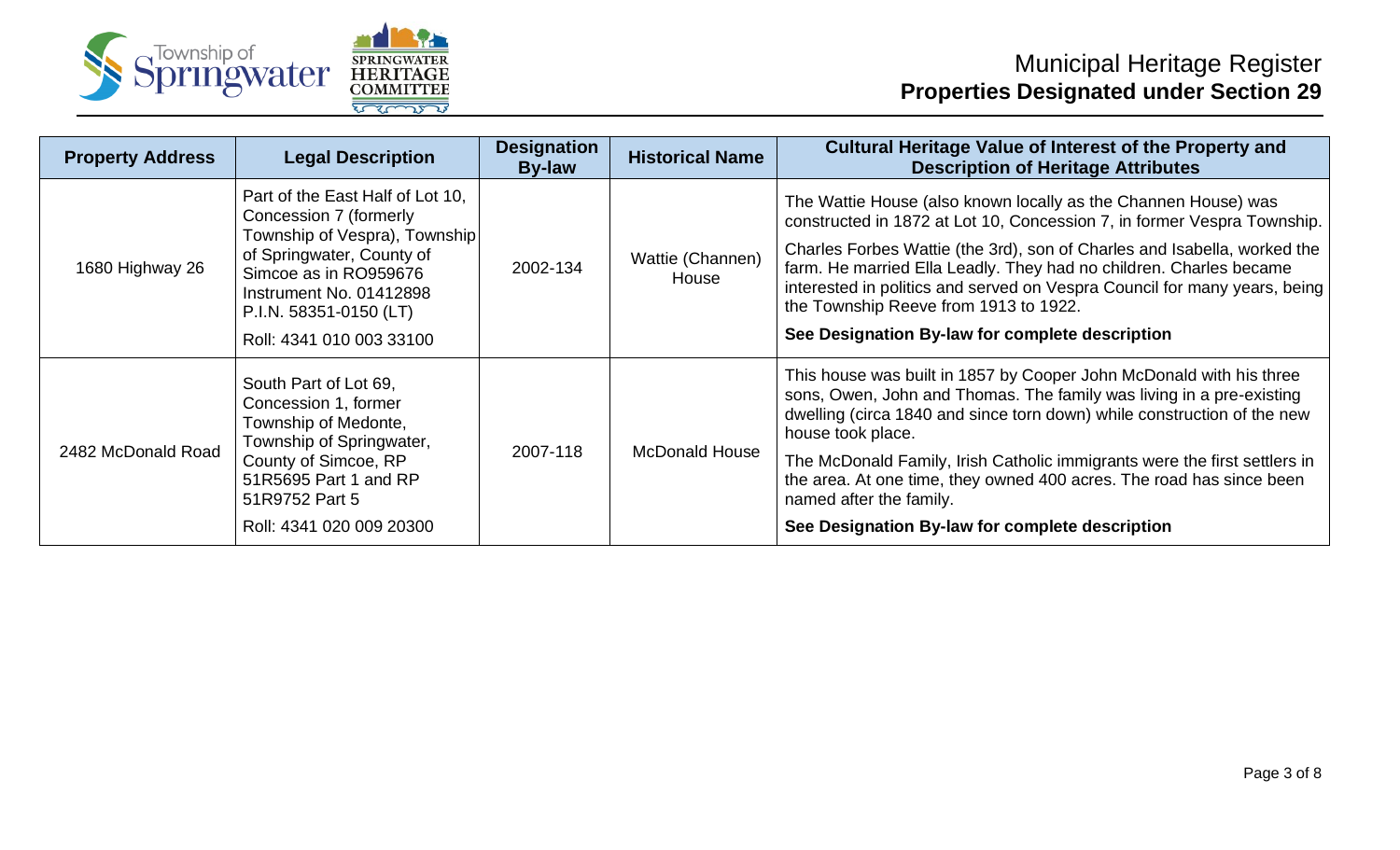



## Municipal Heritage Register **Properties Designated under Section 29**

| <b>Property Address</b>      | <b>Legal Description</b>                                                                                                                                                                                                                                                                                                                                                                                                                                                                                                                                                                                                                                         | <b>Designation</b><br><b>By-law</b> | <b>Historical Name</b>               | <b>Cultural Heritage Value of Interest of the Property and</b><br><b>Description of Heritage Attributes</b>                                                                                                                                                                                                                                                                                                              |
|------------------------------|------------------------------------------------------------------------------------------------------------------------------------------------------------------------------------------------------------------------------------------------------------------------------------------------------------------------------------------------------------------------------------------------------------------------------------------------------------------------------------------------------------------------------------------------------------------------------------------------------------------------------------------------------------------|-------------------------------------|--------------------------------------|--------------------------------------------------------------------------------------------------------------------------------------------------------------------------------------------------------------------------------------------------------------------------------------------------------------------------------------------------------------------------------------------------------------------------|
| Old Penetanguishene<br>Trail | Pt Rdal Btn Twp of Flos & Twp<br>of Medonte Lying S of Pt 1,<br>R0731635 & N of Pt 2,<br>R07311635; Springwater; PIN<br>58371 -0135 and Pt Rdal Btn<br>Twp of Flos & Twp of Medonte<br>abutting Lt 61, 62, 63 & 64;<br>Oro-Medonte; Springwater; PIN<br>58375 -0100 and Pt Rdal Btn<br>Twp of Flos & Twp of Medonte<br>Btn County Rd 30 & Orr Lake;<br>Springwater; PIN 58374 -0345<br>and Pt Rdal Btn Twp of Flos &<br>Twp of Medonte Btn Hwy 93 &<br>51 R28288; Pt Lt 1 PI 342 Orr<br>lake; Pt Lt 2 PI 342 Orr lake Pt<br>4, 51 R29202; Pt Rdal Btn Twp<br>of Flos & Twp of Medonte<br>Closed by R01408449, Pt 1 51<br>R28288; Springwater; PIN<br>58374 -0482 | 2012-003                            | Old<br>Penetanguishene<br>Road/Trail | The Old Penetanguishene Road Allowance/Trail is of cultural heritage<br>value as an example of an early roadway surveyed and constructed for<br>the military. It has historical and associative value due to its association<br>with early military activity in Canada. It is also historically significant as it<br>was surveyed prior to the Townships in the area.<br>See Designation By-law for complete description |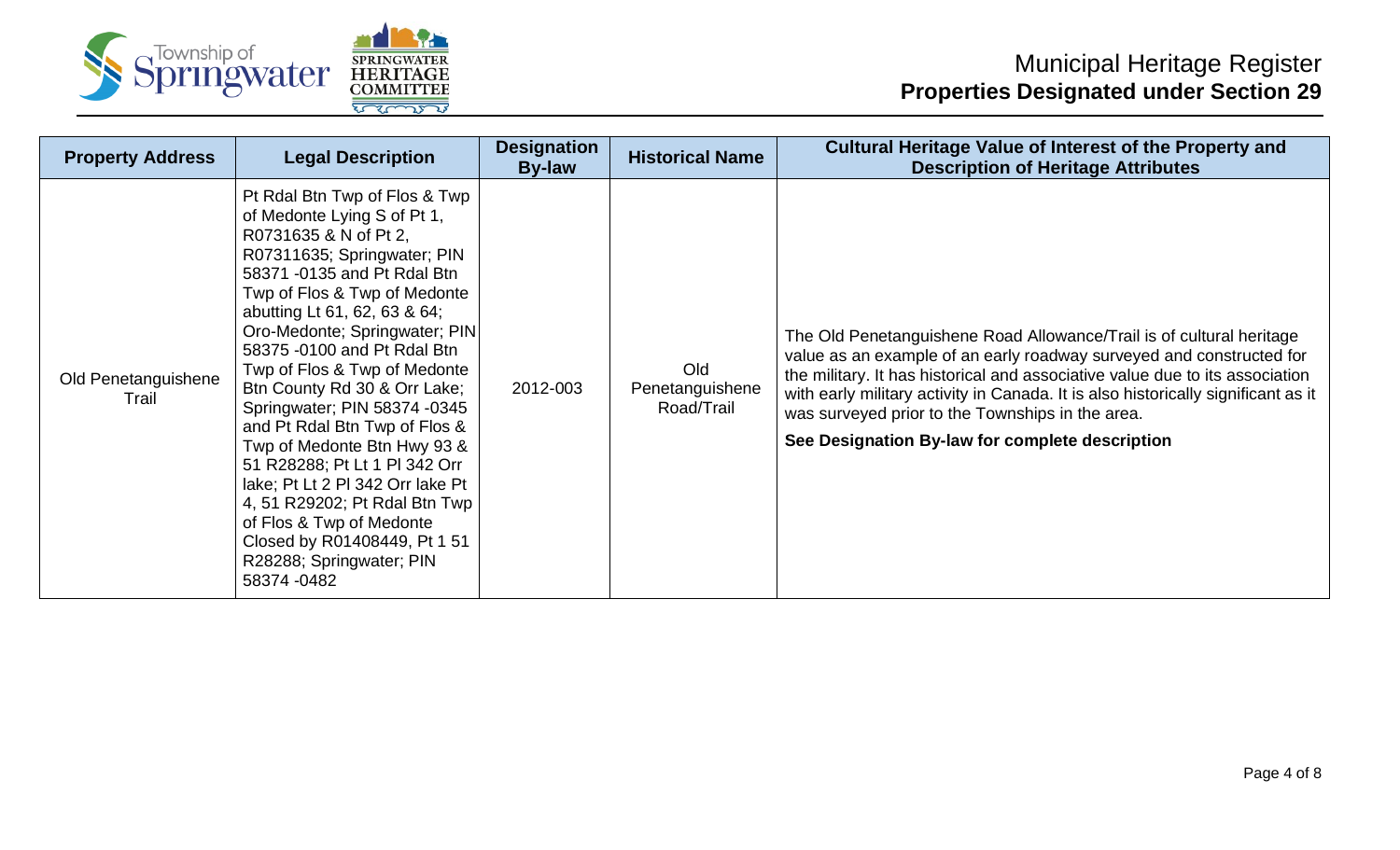



| <b>Property Address</b>      | <b>Legal Description</b>                                                                                                                                                                                                                                                                            | <b>Designation</b><br><b>By-law</b> | <b>Historical Name</b>                              | <b>Cultural Heritage Value of Interest of the Property and</b><br><b>Description of Heritage Attributes</b>                                                                                                                                                                                                                                                                                                                                                                                                                                                                                                                                                                      |
|------------------------------|-----------------------------------------------------------------------------------------------------------------------------------------------------------------------------------------------------------------------------------------------------------------------------------------------------|-------------------------------------|-----------------------------------------------------|----------------------------------------------------------------------------------------------------------------------------------------------------------------------------------------------------------------------------------------------------------------------------------------------------------------------------------------------------------------------------------------------------------------------------------------------------------------------------------------------------------------------------------------------------------------------------------------------------------------------------------------------------------------------------------|
|                              | Firstly: All of Lot 12, Plan 261A,                                                                                                                                                                                                                                                                  |                                     |                                                     | The present Davenport family homestead was built by William John<br>Davenport for his family in or about the year 1902.                                                                                                                                                                                                                                                                                                                                                                                                                                                                                                                                                          |
| 4514 Penetanguishene<br>Road | save and except Parts 4 and 5<br>on Plan 51R-12068 Secondly:<br>All of Lot 13, Plan 261A, save<br>and except Part 5 on Plan 51R-<br>12068 Thirdly: All of Lot 14,<br>Plan 261A, save and except<br>Part 2 on Plan 51R21482, and<br>Parts 6 and 7 on Plan 51R-<br>12068.<br>Roll: 4341 020 081 04800 | 1997-040                            | Davenport<br>Homestead                              | The Davenports were the first settlement family in the Township of Flos.<br>William and Benjamin Davenport, brothers, and William's wife, Sarah<br>entered Upper Canada from the United States about 1810. After a period<br>of several years in the southern part of the colony (some of which was<br>spent at Amherstberg) the Davenports settled in Flos Township in 1819,<br>in conjunction with the Wilberforce Street settlement of Black refugees.<br>From that date to the present, the family has never lost its association<br>with the Township of Flos, and particularly the community which is now<br>Hillsdale.<br>See Designation By-law for complete description |
| 4567 Penetanguishene<br>Road | Part of the Part of Lots 2 and 8,<br>Registered Plan 145 and Plan<br>261A, former Medonte,<br>Township of Springwater,<br>County of Simcoe, Instrument<br>No. 1318341.<br>Roll: 4341 020 081 07600                                                                                                  |                                     | O'Neill House<br><b>Hotel/Simcoe House</b><br>Hotel | The present O'Neil House Hotel building is believed to have been built in<br>1882, on a tavern and half-way house stand dating from about 1850.                                                                                                                                                                                                                                                                                                                                                                                                                                                                                                                                  |
|                              |                                                                                                                                                                                                                                                                                                     | 1990-024                            |                                                     | The site of the building is historically important, bordering on the Old<br>Penetanguishene Road, (deviation road) at approximately the midpoint<br>between Barrie and Penetanguishene. The stand was therefore an<br>important stage coach stop and it was here that the horses were<br>changed. The present building is believed to be the last remaining<br>example of the hotels which were once numerous on the<br>Penetanguishene Road.                                                                                                                                                                                                                                    |
|                              |                                                                                                                                                                                                                                                                                                     |                                     |                                                     | See Designation By-law for complete description                                                                                                                                                                                                                                                                                                                                                                                                                                                                                                                                                                                                                                  |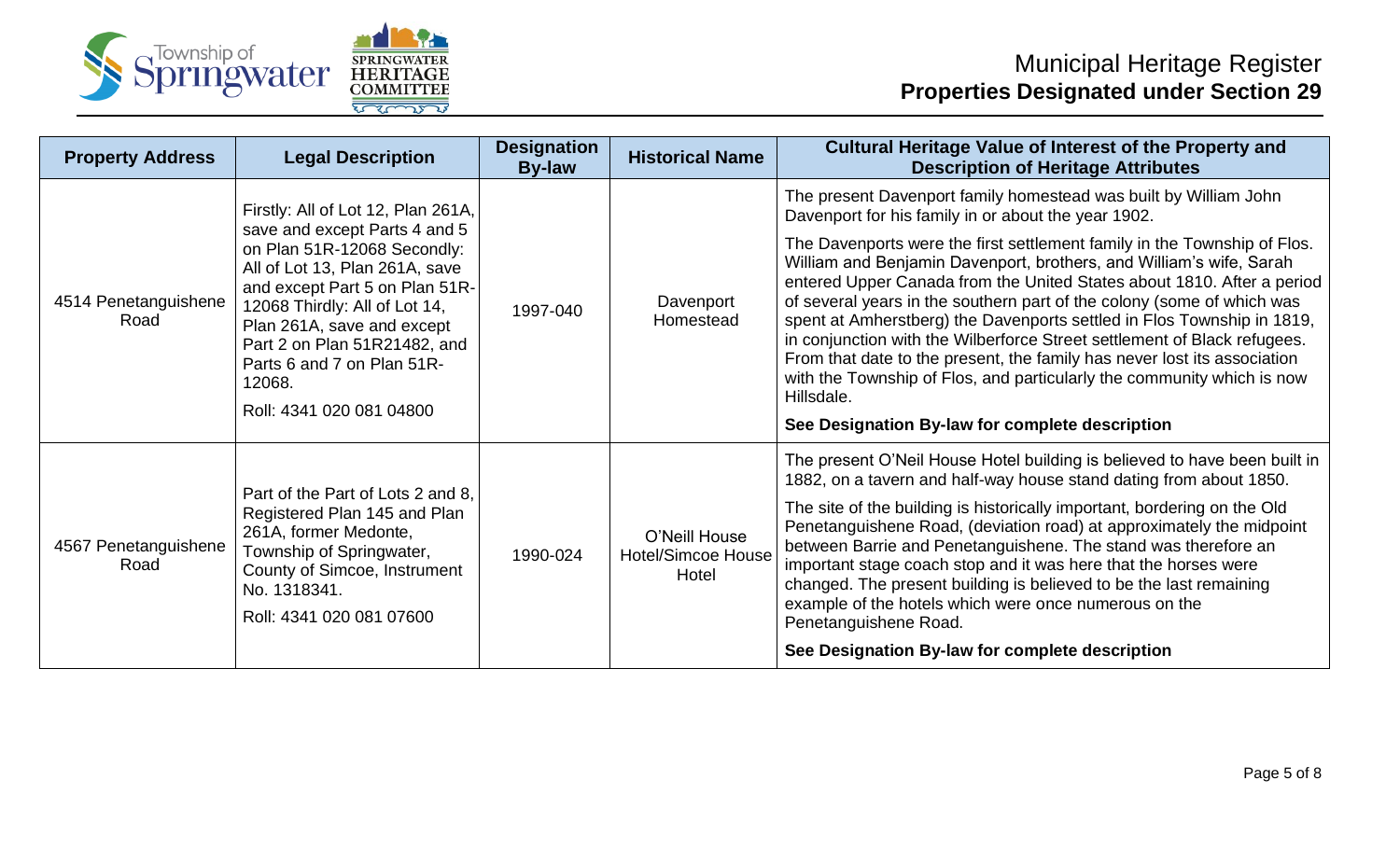



| <b>Property Address</b> | <b>Legal Description</b>                                                                                                                        | <b>Designation</b><br><b>By-law</b> | <b>Historical Name</b>            | <b>Cultural Heritage Value of Interest of the Property and</b><br><b>Description of Heritage Attributes</b>                                                                                                                                                                                                                                                                                                                                                                                                |
|-------------------------|-------------------------------------------------------------------------------------------------------------------------------------------------|-------------------------------------|-----------------------------------|------------------------------------------------------------------------------------------------------------------------------------------------------------------------------------------------------------------------------------------------------------------------------------------------------------------------------------------------------------------------------------------------------------------------------------------------------------------------------------------------------------|
| 44 Queen Street East    | Part of Block B on Plan 442<br>Township of Springwater,<br>County of Simcoe described as<br>Part 4 on Plan 51R-2409<br>Roll: 4341 040 001 31100 | 1997-039                            | <b>Shaw House</b>                 | The Shaw house was built in 1894-6 by Francis E. Shaw, Sawmill owner,<br>to plans provided by George F. Barber of Knoxville, Tennessee.<br>See Designation By-law for complete description                                                                                                                                                                                                                                                                                                                 |
| 62 Queen Street West    | All of Lot 37 (North Queen<br>Street), Plan 397 Township of<br>Springwater, County of Simcoe<br>Roll: 4341 040 001 45000                        | 1997-038                            | <b>Tudhope House</b>              | The Tudhope house at 62 Queen Street West (formerly #78) was built in<br>1897 for Alexander R. Tudhope, Wheelwright and Carriage Builder. A<br>verandah, built by local contractor John Houden, was added in 1904.<br>See Designation By-law for complete description                                                                                                                                                                                                                                      |
| 16 Yonge Street South   | Block D Plan 450 Township of<br>Springwater, County of Simcoe<br>Roll: 4341 040 001 13700                                                       | 1999-117                            | Parker<br>House/Drysdale<br>House | The Parker House was built in 1899 for Albert Parker and his wife Jennie<br>(nee Drysdale). Albert Parker of Barrie was a stone and brick mason who<br>became well known for building fine brick homes in the Elmvale/Flos area<br>at the turn of the century. The Parkers purchased the vacant lot where<br>the Parker House now stands in the year of their marriage, 1897. His<br>wife, Jennie, was the daughter of James Drysdale and Mary Ritchie.<br>See Designation By-law for complete description |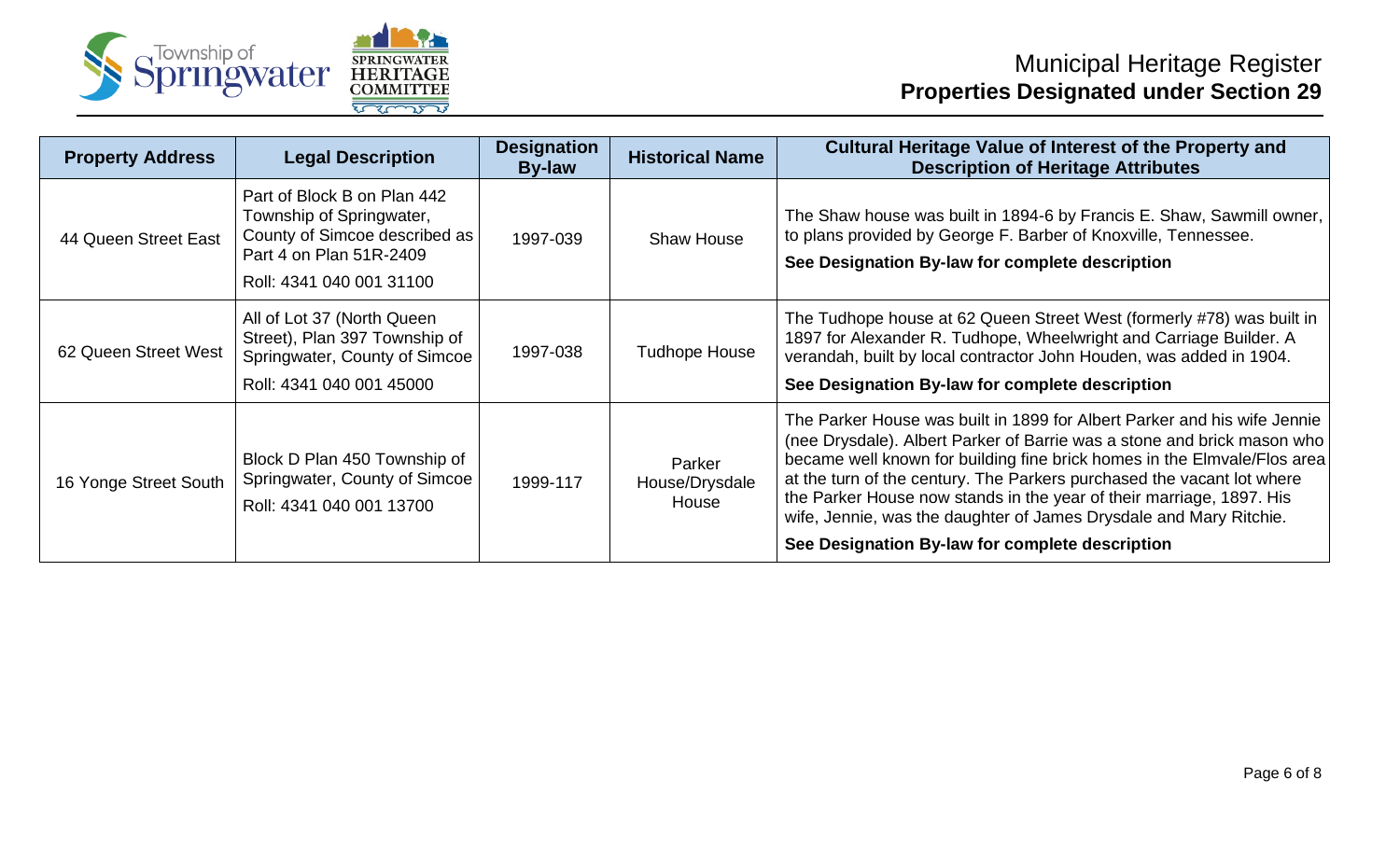



| <b>Property Address</b>                   | <b>Legal Description</b>                                                                                                                                                                                                                                                                                                                                                                                                                                      | <b>Designation</b><br><b>By-law</b> | <b>Historical Name</b>                        | <b>Cultural Heritage Value of Interest of the Property and</b><br><b>Description of Heritage Attributes</b>                                                                                                                                                                                                                                                                                                                                                                                                                                                                                                                                                                |
|-------------------------------------------|---------------------------------------------------------------------------------------------------------------------------------------------------------------------------------------------------------------------------------------------------------------------------------------------------------------------------------------------------------------------------------------------------------------------------------------------------------------|-------------------------------------|-----------------------------------------------|----------------------------------------------------------------------------------------------------------------------------------------------------------------------------------------------------------------------------------------------------------------------------------------------------------------------------------------------------------------------------------------------------------------------------------------------------------------------------------------------------------------------------------------------------------------------------------------------------------------------------------------------------------------------------|
| 23 Yonge Street South                     | Firstly: Lot 7, West Side of<br>Patterson Street, Plan 335,<br>Village of Elmvale Township of<br>Springwater, County of Simcoe<br>Secondly: Lot 6, East Side of<br>Yonge Street, Plan 299, Village<br>of Elmvale, Township of<br>Springwater, County of Simcoe<br>Thirdly: Part of Lot 5, East Side<br>of Yonge Street, Plan 299,<br>Village of Elmvale, Township of<br>Springwater, County of Simcoe<br>P.I.N. 58376 - 0009 (LT)<br>Roll: 4341 040 001 00700 | 2005-091                            | Cooper House                                  | The Cooper House is located at 23 Yonge Street South (formerly 47), a<br>prominent location on one of the main streets of Elmvale. The house was<br>built in 1893 for Alexander Taylor Cooper, postmaster and prominent<br>local merchant, running a dry goods called the "Old Reliable" at 9 Queen<br>Street West. A. T. Cooper's wife was Mary Ann Craig of Craighurst.<br>This two-story red veneer brick and frame house is in the Queen Anne<br>style. It is an excellent example of this particular style. It was built by<br>Martin Cook, carpenter/builder, in the good manner of others of the same<br>period.<br>See Designation By-law for complete description |
| <b>Martin Street West</b>                 | The subject property is part of<br>the Martin Street unopened<br>road allowance, Registered<br>Plan Number 261A, the former<br>Village of Hillsdale, Township<br>of Medonte, now the Township<br>of Springwater                                                                                                                                                                                                                                               | 2001-007                            | Hillsdale Jail/Lockup                         | Circa 1906; For several years, the lockup was used for its intended<br>purpose of justice administration and temporary confinement of<br>lawbreakers.<br>See Designation By-law for complete description                                                                                                                                                                                                                                                                                                                                                                                                                                                                   |
| 3985 Horseshoe Valley<br><b>Road West</b> | CON 7 PT LOT 1 LOT 10 TO 13<br>PL 352 & PL 1462 BLK A.                                                                                                                                                                                                                                                                                                                                                                                                        | 2021-058                            | <b>Anten Mills</b><br><b>Community Centre</b> | The Anten Mills Community Centre is located at 3985 Horseshoe Valley<br>Road West. In 1875, a frame building housed approximately 90 pupils<br>and was the first Anten Mills School. The present Anten Mills School was<br>built about 1891.<br>See Designation By-law for complete description                                                                                                                                                                                                                                                                                                                                                                            |